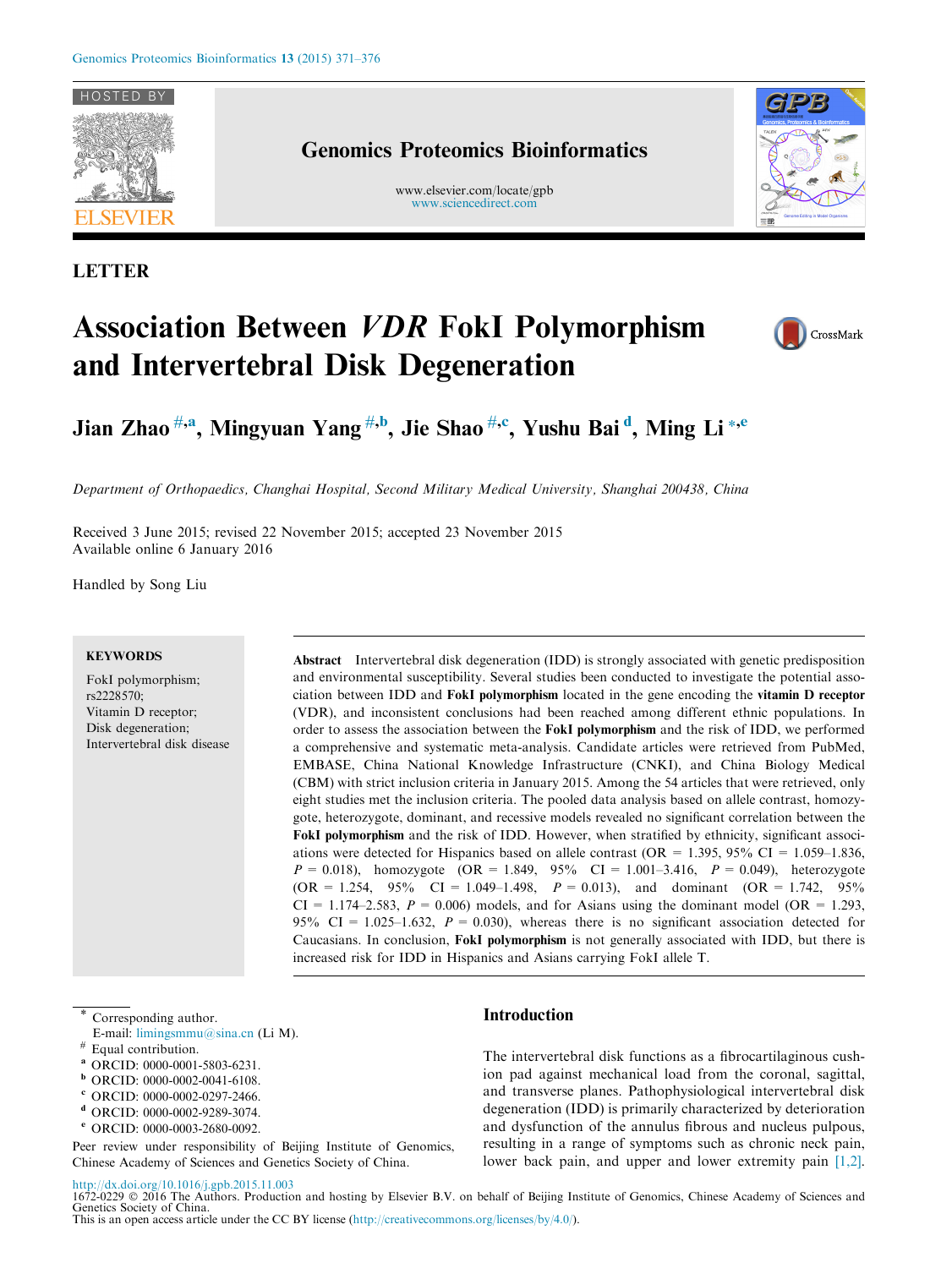Several etiological factors of IDD, such as advanced age, gender, obesity, hard physical labor, and tobacco consumption, have recently been identified [\[3\]](#page-4-0). Mechanistic studies of IDD pathogenesis also pointed out that IDD is strongly linked with genetic heterogeneity and environment susceptibility. Likewise, family pedigree analysis [\[4\]](#page-5-0) and candidate gene studies [\[5\]](#page-5-0) have found that genetic variants can affect the susceptibility to IDD.

Recently, several institutions have reported diverse genetic biomarkers related to IDD, including the polymorphisms in the gene encoding vitamin D receptor (VDR) [\[5\]](#page-5-0). VDR is a nuclear receptor, which is translocated from cytoplasm to nucleus upon activation by binding of its ligand  $1-\alpha-25$ dihydroxyvitamin D3 (1- $\alpha$ -25(OH) 2D3) [\[6\].](#page-5-0) Subsequent interactions with transcriptional corepressor or coactivator factors are critical for nuclear vitamin D signaling pathway [\[6\]](#page-5-0). The human VDR gene, located on chromosome 12 (12q12–q14), spans over 105 kb with a remarkably large promoter [\[7\].](#page-5-0) Over 100 potential restriction fragment length polymorphism (RFLP) sites have been found [\[8\].](#page-5-0) Initially identified to be a gene predisposing to IDD in 1998 [\[9\],](#page-5-0) VDR is now considered to be one of the genetic biomarkers associated with IDD [\[6\].](#page-5-0) In this context, there have been an increasing number of studies reporting a correlation between IDD and VDR gene polymorphisms, such as TaqI (rs731236), FokI (rs2228570), and ApaI (rs7975232) [\[10\].](#page-5-0)

The FokI polymorphism (C to T transition) is located in the start codon of the VDR gene, which leads to an alternative translation start site  $[7]$ . The wild type allele C (F allele) of this polymorphism site produces a receptor composed of 424 amino acid residues, whereas the variant allele T (f allele) encodes a product of 427 amino acid residues [\[8\].](#page-5-0) Several studies have investigated the functions of VDR proteins of different lengths, and reported that the shorter polypeptide is of higher efficiency to couple with the transcription factor II B (TFIIB) and leads to a higher transcriptional rate of vitamin dependent genes [\[11,12\]](#page-5-0).

In addition, many studies  $[13-21]$  have investigated the association between FokI polymorphism and IDD. However, inconsistent results [\[13–21\]](#page-5-0) were obtained among different ethnic populations. For instance, a significant association of VDR FokI T/C transition with IDD was reported in Hispanics [\[13\]](#page-5-0) and Caucasians [\[21\].](#page-5-0) However, Chen et al. [\[20\]](#page-5-0) reported that there was no significant association between VDR FokI T/C transition and IDD in Chinese. Furthermore, Xu et al. performed a meta-analysis [\[22\]](#page-5-0) in Caucasians and Asians with 425 cases and 608 controls and concluded the absence of any significant association between the VDR FokI polymorphism and IDD. In order to assess the association between the FokI polymorphism and the risk of IDD, our meta-analysis systematically and comprehensively evaluated the evidence accumulated to date with relatively larger sample size and higher statistical power.

#### **Results**

## Search results and study characteristics

We retrieved 54 articles through literature search of PubMed, EMBASE, China National Knowledge Infrastructure (CNKI), and China Biology Medical (CBM). After excluding articles

such as duplicates and non-case controlled studies (see Materials and methods for detailed inclusion and exclusion criteria), eight studies were finally included in the meta-analysis (Figure 1). Among those studies, only one study was conducted on Asians [\[20\],](#page-5-0) two on Hispanics [\[14,15\],](#page-5-0) and the remaining 5 studies were on Caucasians [\[13,16–19\]](#page-5-0). In total, there were 1118 cases and 1073 controls included in this meta-analysis. All DNA samples were extracted from leukocytes [\[13–21\]](#page-5-0), and IDD was diagnosed by magnetic resonance imaging (MRI) with or without a computed tomography (CT) scan. The descriptive characteristics of the eligible studies are detailed in [Table 1](#page-2-0). The genotype distributions in the control groups agreed with Hardy–Weinberg equilibrium (HWE).

#### Quantitative data analysis

Overall, this meta-analysis did not detect any significant correlation between the VDR FokI polymorphism and the increased susceptibility to IDD in the pooled population. The results were obtained based on different evaluation models, including allele contrast (T vs. C, OR =  $1.023$ , 95% CI = 0.898-1.166,  $P = 0.728$ ), homozygote (TT vs. CC, OR = 1.087, 95%)



Figure 1 Flow chart illustrating the selection of studies for meta-analysis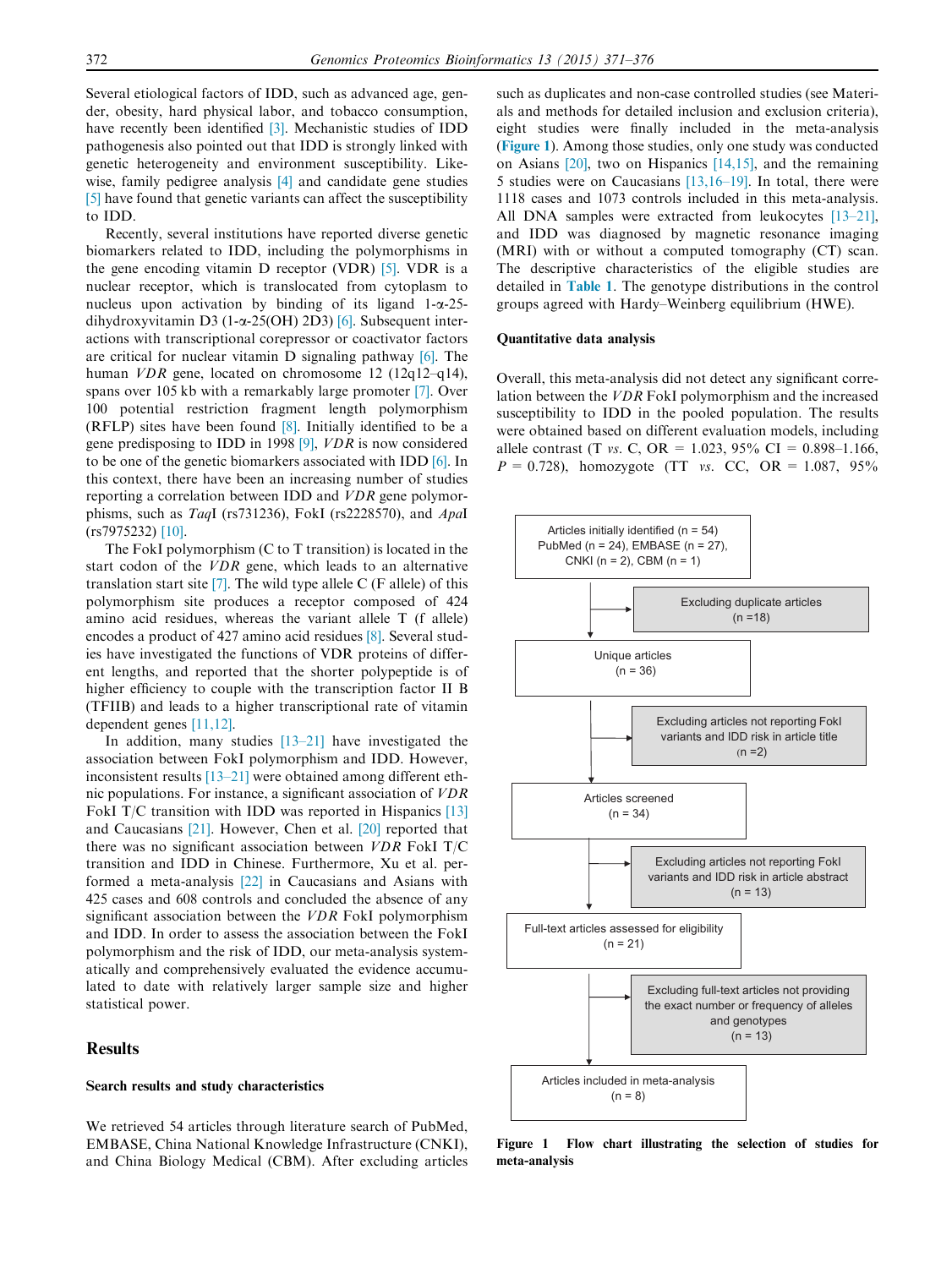<span id="page-2-0"></span>

| Published in References<br>$[18]$<br>[16]<br>[20]<br>$\Box$<br>2010<br>2012<br>2007<br>2011<br>Denmark<br>Country<br>Finland<br>China<br>Italy<br>Caucasian<br>Caucasian<br>Caucasian<br><b>Ethnicity</b><br>Asian | No classification guideline offered<br>classification<br>of IDD<br>Diagnosis<br>Pfirrmann | Group         |                                                      | Size                |                 | FokI alleles            |    | Fokl genotypes |                 | HWE     |
|--------------------------------------------------------------------------------------------------------------------------------------------------------------------------------------------------------------------|-------------------------------------------------------------------------------------------|---------------|------------------------------------------------------|---------------------|-----------------|-------------------------|----|----------------|-----------------|---------|
|                                                                                                                                                                                                                    |                                                                                           |               | Age (year, mean $\pm$ SD)                            |                     |                 |                         | E  | P              | ႘               | P value |
|                                                                                                                                                                                                                    |                                                                                           | Case          | ž                                                    |                     |                 | 87                      | ų  |                | $\frac{8}{2}$   | 0.017   |
|                                                                                                                                                                                                                    |                                                                                           | Contro        | $\mathop{\rm S}\nolimits$                            | ⊝                   |                 | ನ                       |    |                |                 | 0.883   |
|                                                                                                                                                                                                                    |                                                                                           | Case          | $13.1 \pm 0.4$                                       | 8                   | $\frac{8}{3}$   | 86                      |    |                |                 | 0.593   |
|                                                                                                                                                                                                                    |                                                                                           | Control       | 0.4<br>$13.1 \pm$                                    | $\overline{2}$      | $\overline{20}$ | 88                      | R  | 74             |                 | 0.898   |
|                                                                                                                                                                                                                    | Schneiderman classification                                                               | Case          | 42.7                                                 | $\overline{\infty}$ |                 | 22                      |    |                | $\frac{8}{2}$   | 0.017   |
|                                                                                                                                                                                                                    |                                                                                           | Control       | 38.2                                                 | $\overline{\circ}$  | 82              | $\overline{\mathbb{S}}$ |    |                | 36              | 0.883   |
|                                                                                                                                                                                                                    | No classification guideline offered                                                       | Case          | Ź                                                    | 234                 | <b>53</b>       | $\frac{35}{5}$          |    | $\mathcal{S}$  | 105             | 0.764   |
|                                                                                                                                                                                                                    |                                                                                           | Contro        | ź                                                    | 70                  | 24              | 86                      |    | 36             | $25 \times$     | 0.476   |
| $[13]$<br>2014<br>Brazil<br>Hispanic                                                                                                                                                                               | classification<br>Pfirmann                                                                | Case          | $40.0 \pm 5.4$ (M); $40.2 \pm 5.9$ (F)               | $\Xi$               | 84              | <b>158</b>              | Ξ  | $\mathcal{S}$  |                 | 0.624   |
|                                                                                                                                                                                                                    |                                                                                           | Contro        | 8.1(F)<br>$\overline{+}$<br>$33.8 \pm 8.2$ (M); 33.8 | $\overline{5}$      | 99              | $\frac{8}{2}$           |    | $\frac{8}{4}$  | $5\overline{7}$ | 0.737   |
| $[15]$<br>2014<br>Mexican<br>Hispanic                                                                                                                                                                              | No classification guideline offered                                                       | Case          | $39.22 \pm 6.88$                                     | $\Xi$               | 95              | $\approx$               | 51 |                | $\mathbb{S}$    | 0.002   |
|                                                                                                                                                                                                                    |                                                                                           | $\frac{1}{2}$ | $39.13 \pm 6.80$                                     | $\approx$           | 24              | 86                      | ⊵  | 5              |                 | 0.664   |
| [14]<br>2014<br>Italy<br>Caucasian                                                                                                                                                                                 | No classification guideline offered                                                       | Case          | $40.08 \pm 9.56$                                     | 267                 | 180             | 354                     |    | $\overline{c}$ | $\overline{17}$ | 0.926   |
|                                                                                                                                                                                                                    |                                                                                           | Contro        | $44.19 \pm 9.1$                                      | 220                 | 163             | 277                     | 32 |                | 89              | 0.601   |
| $[19]$<br>2010<br>Turkey<br>Caucasian                                                                                                                                                                              | Schneiderman classification                                                               | Case          | $\frac{1}{2}$                                        | $\mathfrak{g}$      | 65              | 133                     | ≌  | 39             | 47              | 0.288   |
|                                                                                                                                                                                                                    |                                                                                           | $\frac{1}{2}$ | Ź                                                    | 5                   | ಸ               | ವ                       |    |                | ਨ਼              | 0.282   |

 $CI = 0.806 - 1.443$ ,  $P = 0.611$ , heterozygote (TC vs. CC, OR = 1.204, 95% CI = 0.982-1.476,  $P = 0.075$ ), dominant (TC/TT vs. CC, OR = 1.166,  $95\%$  CI = 0.961-1.414,  $P = 0.119$ , and recessive (TT vs. TC/CC, OR = 0.853, 95%)  $CI = 0.676 - 1.078$ ,  $P = 0.183$  models.

When stratified by ethnicity, however, significant associations were detected in the allele contrast (OR =  $1.395, 95\%$ CI = 1.059–1.836,  $P = 0.018$ ), homozygote (OR = 1.849, 95% CI = 1.001–3.416,  $P = 0.049$ ), heterozygote 95% CI = 1.001-3.416,  $P = 0.049$ , heterozygote  $(OR = 1.254, 95\% \text{ CI} = 1.049-1.498, P = 0.013),$  and dominant (OR = 1.742, 95% CI = 1.174–2.583,  $P = 0.006$ ) models for Hispanics, and in the dominant model  $(OR = 1.293, 95\% \text{ CI} = 1.025-1.632, P = 0.030)$  for Asians. On the other hand, no statistical significance was revealed in Caucasians. The pooled ORs and 95% CI based on the allele contrast, heterozygote, homozygote models dominant and recessive models are listed in [Table 2](#page-3-0).

#### Sensitive analysis and publication bias

We next evaluated the sensitivity in this meta-analysis. No matter which article was rejected, the pooled results did not vary remarkably for the allele contrast model ([Table 3](#page-3-0)) and the other four models. Therefore, the sensitivity of this study was guaranteed, indicating that data in this meta-analysis has relative stability and credibility. Egger's test also confirmed that there was no significant publication bias in the allelic contrast ( $P = 0.151$ ), homozygote ( $P = 0.540$ ), heterozygote  $(P = 0.223)$ , dominant  $(P = 0.426)$ , and recessive models  $(P = 0.154)$ .

## **Discussion**

The vitamin D endocrine system is involved in a range of biochemical processes [\[23\]](#page-5-0). Disorder of vitamin D metabolism can lead to bone metabolism dysfunction, calcium loss, and cartilage degeneration [\[24\]](#page-5-0), while a persistent defect in vitamin D endocrine system was strongly involved in the aging of skeletal muscles such as paravertebral muscles [\[5\].](#page-5-0) VDR, as the specific anchor of vitamin D, plays an important role in the vitamin D endocrine system [\[25\].](#page-5-0) Sanders K et al. [\[26\]](#page-5-0) found that transcription of the VDR gene was downregulated in skeletal muscle of the aged people. More important, VDR gene variation is highly associated with dysfunctions of vitamin D metabolism [\[3\].](#page-4-0) The T/C transition polymorphism in the VDR gene can cause alteration in the structure of the VDR protein [\[5\]](#page-5-0). Moreover, variation is strongly associated with different abilities of the VDR protein to bind TFIIB, leading to divergent gene transcription coupled with VDR [\[27,28\].](#page-5-0) The shorter VDR protein consisting of 424 amino acid residues has a higher efficacy to activate TFIIB [\[29\]](#page-5-0). Therefore, polymorphism that affects the VDR protein length can exert heavy influence on the functions of the vitamin D metabolism system. Taken together with the aforementioned characteristics, this polymorphic site may have significant correlation with the core pathophysiological mechanism of IDD [\[8,20\].](#page-5-0)

A series of studies  $[13-21]$  and a meta-analysis  $[22]$  were performed to investigate the association between the polymorphism and predisposition to IDD among different ethnic populations. However, the previous meta-analysis only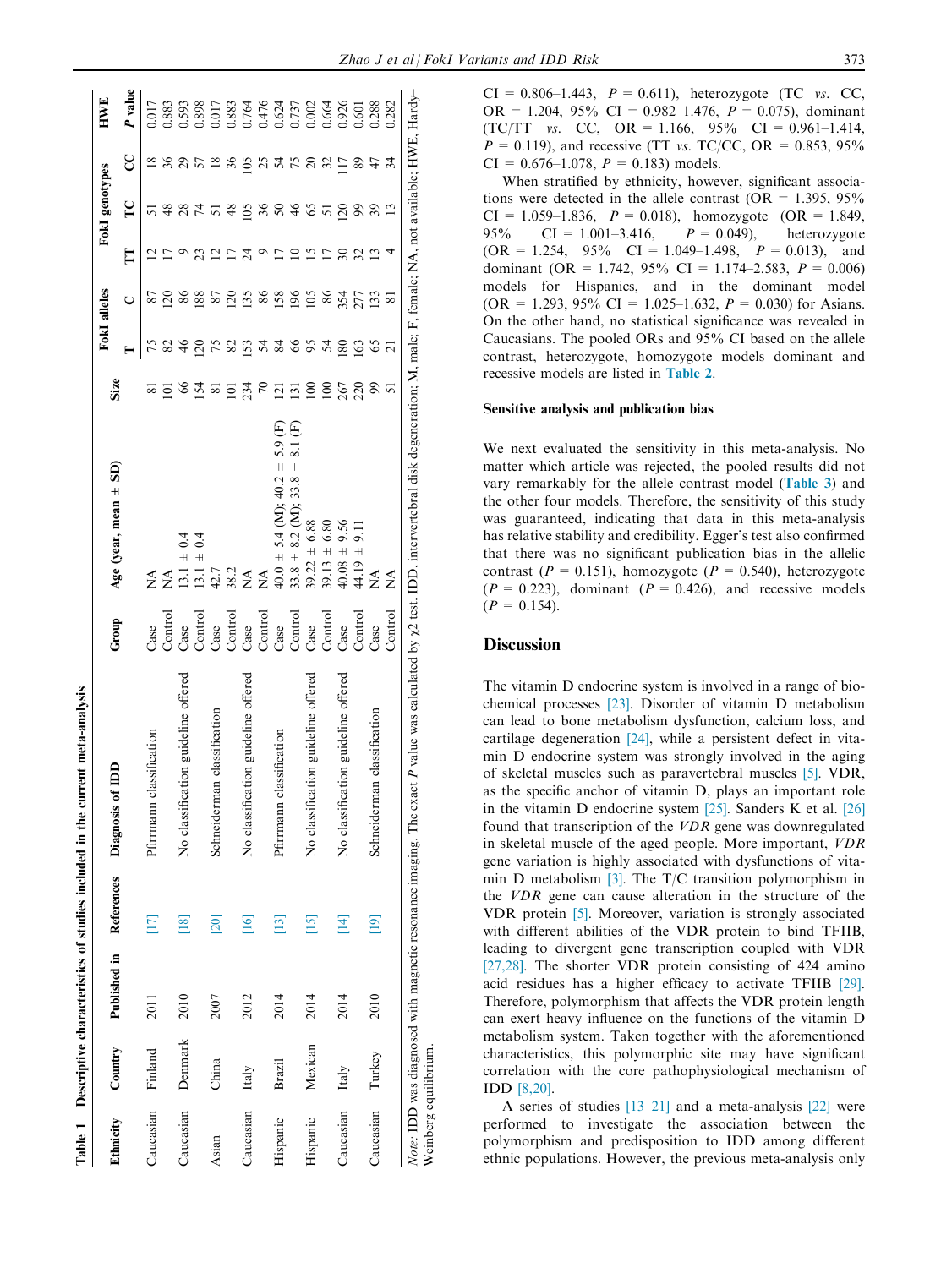| <b>Population</b> | <b>Test of association</b>           |           |                 |           |              | <b>Test of heterogeneity</b>                                                                  |           |  |
|-------------------|--------------------------------------|-----------|-----------------|-----------|--------------|-----------------------------------------------------------------------------------------------|-----------|--|
|                   | Model                                | <b>OR</b> | 95% CI          | $P$ value | Model        | P value                                                                                       | $I^2$ (%) |  |
| Pooled            | Allele contrast $(T \text{ vs. } C)$ | 1.023     | $0.898 - 1.166$ | 0.728     | R            | 0.016                                                                                         | 59.2      |  |
|                   | Heterozygote $(TC \text{ vs. } CC)$  | 1.204     | $0.982 - 1.476$ | 0.075     | $\mathbb{R}$ | 0.024                                                                                         | 56.6      |  |
|                   | Homozygote (TT vs. CC)               | 1.087     | $0.806 - 1.443$ | 0.611     | F            | 0.221                                                                                         | 26.1      |  |
|                   | Dominant (TT/TC vs. CC)              | 1.166     | $0.961 - 1.414$ | 0.119     | $\mathbb{R}$ | 0.022                                                                                         | 55.4      |  |
|                   | Recessive (TT vs. TC/CC)             | 0.853     | $0.676 - 1.078$ | 0.183     | F            | 0.350<br>0.108<br>0.099<br>0.424<br>0.115<br>0.5<br>0.365<br>0.929<br>0.415<br>0.764<br>0.140 | 10.2      |  |
| Caucasians        | Allele contrast $(T \text{ vs. } C)$ | 0.896     | $0.764 - 1.079$ | 0.172     | $\mathbf F$  |                                                                                               | 47.3      |  |
|                   | Heterozygote $(TC \text{ vs. } CC)$  | 0.982     | $0.764 - 1.262$ | 0.888     | $\mathbf F$  |                                                                                               | 48.8      |  |
|                   | Homozygote (TT vs. CC)               | 0.863     | $0.605 - 1.231$ | 0.416     | $\mathbf F$  |                                                                                               | $0.0\,$   |  |
|                   | Dominant (TT/TC vs. CC)              | 0.926     | $0.764 - 1.210$ | 0.793     | $\mathbf F$  |                                                                                               | 43.6      |  |
|                   | Recessive (TT vs. TC/CC)             | 0.879     | $0.735 - 1.050$ | 0.156     | F            |                                                                                               | 0.413     |  |
| <b>Hispanics</b>  | Allele contrast $(T \text{ vs. C})$  | 1.395     | $1.059 - 1.836$ | $0.018*$  | $\mathbf F$  |                                                                                               | 0.0       |  |
|                   | Heterozygote $(TC \text{ vs. } CC)$  | 1.254     | 1.049-1.498     | $0.013*$  | F            |                                                                                               | 0.0       |  |
|                   | Homozygote (TT vs. CC)               | 1.849     | $1.001 - 3.416$ | $0.049*$  | F            |                                                                                               | 0.0       |  |
|                   | Dominant (TT/TC vs. CC)              | 1.742     | 1.174-2.538     | 0.006     | F            |                                                                                               | 0.0       |  |
|                   | Recessive (TT vs. TC/CC)             | 1.228     | $0.763 - 1.976$ | 0.397     | $\mathbb{R}$ |                                                                                               | 54.2      |  |
| Asians            | Allele contrast $(T \text{ vs. C})$  | 1.262     | $0.831 - 1.915$ | 0.275     | $\mathbf F$  |                                                                                               | $\theta$  |  |
|                   | Heterozygote $(TC \text{ vs. } CC)$  | 1.293     | $1.025 - 1.632$ | $0.030*$  | $\mathbf F$  |                                                                                               | $\theta$  |  |
|                   | Homozygote (TT vs. CC)               | 1.412     | $0.557 - 3.581$ | 0.468     | F            |                                                                                               | $\theta$  |  |
|                   | Dominant (TT/TC vs. CC)              | 1.293     | $1.025 - 1.632$ | 0.030     | F            |                                                                                               | $\theta$  |  |
|                   | Recessive $(TT vs. TC/CC)$           | 0.880     | $0.446 - 1.735$ | 0.712     | F            |                                                                                               | $\theta$  |  |

<span id="page-3-0"></span>Table 2 Association outcome between VDR FokI polymorphism and IDD

Note: VDR, vitamin D receptor; IDD, intervertebral disk degeneration; OR, odds ratio; CI, confidence interval. F and R refer to the fixed inverse variance and random inverse variance, respectively. Significant association is indicated with asterisk.

Table 3 Influence analysis in allele contrast model for VDR FokI polymorphism (T vs. C)

| <b>Ethnicity</b> | Country | <b>Published in</b> | Ref.                          | OR    | 95% CI          |
|------------------|---------|---------------------|-------------------------------|-------|-----------------|
| Caucasian        | Finland | 2011                | [17]                          | 1.058 | $0.843 - 1.330$ |
| Caucasian        | Denmark | 2010                | $\lceil 18 \rceil$            | 1.053 | $0.921 - 1.203$ |
| Asian            | China   | 2007                | [20]                          | 1.021 | $0.892 - 1.169$ |
| Caucasian        | Italy   | 2012                | [16]                          | 1.062 | $0.928 - 1.214$ |
| Hispanic         | Brazil  | 2014                | [13]                          | 1.020 | $0.890 - 1.168$ |
| Hispanic         | Mexican | 2014                | [15]                          | 1.093 | $0.956 - 1.251$ |
| Caucasian        | Italy   | 2014                | $\left\lceil 14 \right\rceil$ | 0.986 | $0.863 - 1.127$ |
| Caucasian        | Turkey  | 2010                | [19]                          | 1.010 | $0.884 - 1.151$ |

Note: The sensitivity of the meta-analysis was evaluated by rejecting each of the studies. OR, odds ratio; CI, confidence interval.

included five studies [\[16–19,21\],](#page-5-0) limited by the studies available. Our current meta-analysis included four new studies [\[13–15,20\]](#page-5-0) by collecting articles published in Chinese and English, whereas one study [\[21\]](#page-5-0) included in the previous meta-analysis was excluded because control group failed to meet the HWE requirement. In addition, the MRI images of control intervertebral disks had to strictly meet the criteria of normal shape, no horizontal bands, and easy distinction of the nucleus and annulus. Therefore, the larger study population and the strict inclusion criteria employed in the current study guaranteed a relatively strong statistical power. Overall, the pooled results suggest that there was no significant association between the polymorphism and IDD. Nonetheless, subgroup analysis found significant associations at the ethnicity level, where Hispanics and Asians showed significant association using selected models, but Caucasians did not. Each ethnic group may have differential genetic background and is bound to be exposed to different environmental factors as well, which leads to different susceptibilities to diseases, such as

IDD. Factors like socioeconomic status, occupational load, cultural background, lifestyle, and body mass index (BMI) can account for inconsistent results among different ethnic groups [\[2,14,21\].](#page-4-0) Additionally, identified and unidentified genes can affect the statistical power, especially when gene– gene interactions, combined with gene–environment interactions are taken into account.

Although the current meta-analysis shows prominent strength of more cases and controls, the limitations of this study must also be taken into serious consideration. First, the calculations of pooled ORs combined with 95% CI were based on the original articles, without adjusting for BMI, age, gender, hard physical labor, tobacco consumption, etc. Additionally, it was difficult to adopt an adjustment model to eliminate these interfering factors efficiently, because there are too many covariates, compared with relatively small sample size. Second, the diagnoses of IDD were not identical, especially when it comes to the different clinical manifestations. Third, only one study [\[20\]](#page-5-0) was conducted on Asians and two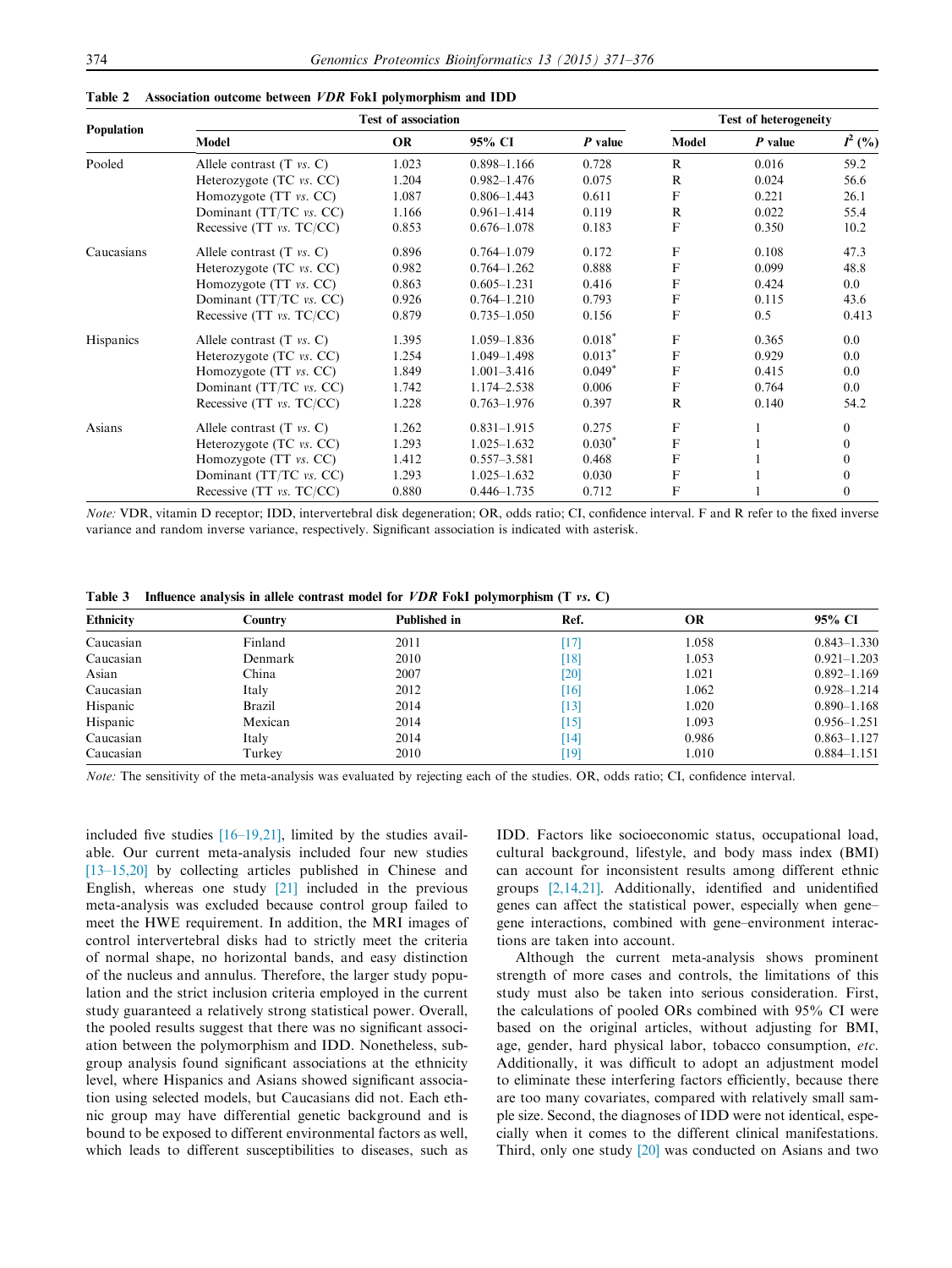<span id="page-4-0"></span>[\[13,15\]](#page-5-0) on Hispanics, which (coupled with the small sample size) might misrepresent the underlying associations. Finally, due to the language limitation, we only included the literature published in Chinese and English, and inevitably missed relevant studies written in other languages. Therefore, large-scale and well-designed research analyses are still very much needed to identify the potential associations among different ethnic populations.

## Conclusion

In conclusion, after comprehensively and systematically evaluating the available literature published in Chinese or English, our meta-analysis suggests that allele T at FokI polymorphism site is highly associated with IDD in Hispanics and Asians, but not in Caucasians. Given the aforementioned limitations of this study, further well-designed studies are needed to validate the correlation between the FokI polymorphism and IDD risk and explore the underlying mechanisms.

## Materials and methods

#### Literature search strategy

For comprehensive evidence retrieval, we searched the candidate articles in several electronic bibliographical databases, including PubMed, EMBASE, CNKI, and CBM literature databases on January 15, 2015 without any limitation. The keywords for searching are ''vitamin D receptor OR VDR" OR FokI, ''polymorphisms OR single nucleotide polymorphism OR SNP OR variation", and ''intervertebral disk degeneration OR intervertebral degenerative disease OR IDD". In order to obtain more studies, we retrieved the reference lists of the selected studies, reviews, and meta-analyses. The literature search was performed by two authors, and any conflict was resolved through discussion.

#### Inclusion and exclusion criteria

Articles included in this meta-analysis had to meet the following criteria: (1) investigating the correlation between the polymorphism and the risk of IDD, (2) case–control design, (3) providing the exact number or frequency of alleles and genotypes, (4) distribution of genotype frequencies in control groups following HWE, and (5) publication in English or Chinese, and (6) having the larger (or largest) sample size if more than one papers published are based on the same population. Exclusion criteria include (1) reviews or meta-analysis or non-case-controlled design, (2) the exact number or frequency of alleles and genotypes not available, (3) genotype frequencies in controls not following HWE, and (4) duplicated reports based on the same population.

#### Data extraction

After eligible articles were identified, data were extracted by two independent authors. The following information was extracted from the articles: name of the first author, year of publication, country of origin, ethnicity on which the analysis was conducted, numbers of cases and controls, and frequency of genotypes in case and control groups. Ethnicities were divided into Asians, Caucasians, and Hispanics.

#### Data meta-analysis

Chi-square analysis was employed to investigate the potential deviation of HWE and  $P > 0.05$  meant that the control group satisfied HWE. Pooled ORs combined with 95% CI were calculated to detect the potential correlation between this polymorphism and the IDD based on allelic effect (T vs. C), homozygote (TT vs. CC), heterozygote (TC vs. CC), dominant (TC/TT vs. CC), and recessive (TT vs. TC/CC) models, respectively. The Z test was performed to estimate the statistical significance of the pooled effect. The heterogeneity was evaluated by a Chi-square-based Q statistic test via  $I^2$  statistic and P value. No significant heterogeneity was detected if  $I^2 < 50\%$ , and the fixed effect model was used to calculate the pooled OR. Otherwise, the random effect model was performed. The origin of heterogeneity was detected through a subgroup analysis and a sensitivity analysis. The subgroup analysis was performed based on ethnicity, whereas the sensitivity analysis was performed by removing each article of significant heterogeneity. Publication bias was estimated using the Egger's regression test. The statistical analysis was performed by STATA12.0 (STATA Corporation, College Station, TX). All two-tailed P values were computed and statistical significance cut-off was 0.05.

## Authors' contributions

JZ and MY designed the study and extracted data, JZ and JS performed the literature search and formulated inclusion and exclusion criteria, JZ performed the statistical analysis. YB and JZ drafted the manuscript, ML revised this manuscript. All authors read and approved the final manuscript.

## Competing interests

The authors have declared no competing interests.

## Acknowledgments

The present study was supported by the Science  $&$  Technology Commission of Shanghai Municipality, China (Grant No. 11DZ191109) and the National Natural Science Foundation of China (Grant No. 30872611).

#### References

- [1] [Shankar H, Scarlett JA, Abram SE. Anatomy and pathophysi](http://refhub.elsevier.com/S1672-0229(16)00002-4/h0005)[ology of intervertebral disc disease. Tech Reg Anesth Pain Manag](http://refhub.elsevier.com/S1672-0229(16)00002-4/h0005) [2009;13:67–75](http://refhub.elsevier.com/S1672-0229(16)00002-4/h0005).
- [2] [Igarashi A, Kikuchi S, Konno S. Correlation between inflamma](http://refhub.elsevier.com/S1672-0229(16)00002-4/h0010)[tory cytokines released from the lumbar facet joint tissue and](http://refhub.elsevier.com/S1672-0229(16)00002-4/h0010) [symptoms in degenerative lumbar spinal disorders. J Orthop Sci](http://refhub.elsevier.com/S1672-0229(16)00002-4/h0010) [2007;12:154–60.](http://refhub.elsevier.com/S1672-0229(16)00002-4/h0010)
- [3] [Minghelli B, Oliveira R, Nunes C. Non-specific low back pain in](http://refhub.elsevier.com/S1672-0229(16)00002-4/h0015) [adolescents from the south of Portugal: prevalence and associated](http://refhub.elsevier.com/S1672-0229(16)00002-4/h0015) [factors. J Orthop Sci 2014;19:883–92.](http://refhub.elsevier.com/S1672-0229(16)00002-4/h0015)